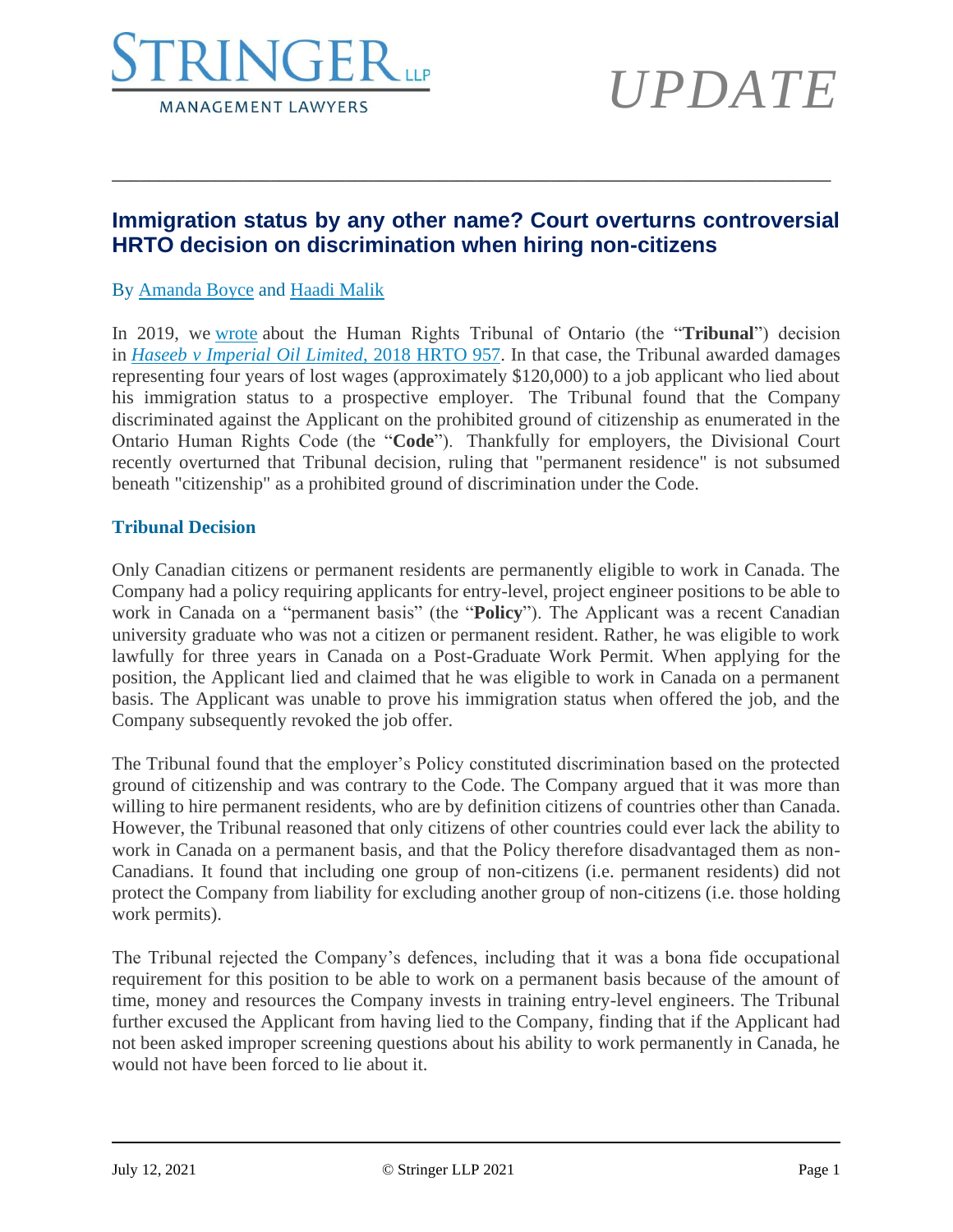

## *UPDATE*

#### **The Divisional Court Decision**

We noted in our previous article on the Tribunal's decision in this case that it was extremely controversial. For employers, it meant that merely asking whether a job applicant had a temporary work permit during the recruitment process could constitute a breach of the Code and trigger a potentially substantial damages award. Further, it ostensibly put employers in the problematic position of having to hire the top job candidate for permanent positions regardless of the fact that the person may only have a short period of time left on a work permit.

We predicted that this case would likely be appealed, particularly given the fact that the Tribunal's decision on the definition of 'citizenship' was inconsistent with federal immigration legislation and the findings in cases at the [Federal Court of Appeal](https://canlii.ca/t/fm4v6) and the [Ontario Court of Appeal.](https://canlii.ca/t/1fbmk) This is exactly what happened here; the Company was successful in having the decision overturned on an application for judicial review to the [Divisional Court.](https://canlii.ca/t/jg64f)

The majority of the Divisional Court found that permanent residence is not a ground of discrimination under the Code, and it cannot be subsumed within the definition of 'citizenship'. The Court found that the Tribunal failed to consider the plain and ordinary meaning of 'citizenship' under the Code, and that there is nothing in the plain and ordinary meaning of the applicable words that would support such a finding. Rather, the Court stated that in its ordinary meaning, "permanent residence" is separate from and extends beyond citizenship; including it as a part of the protected ground of citizenship added substance to the ground it would not otherwise have. Therefore, the Court quashed the Tribunal's decision and opted not to remit it back to the Tribunal. The Company was awarded \$15,000 in costs.

### **What Does this Mean for Employers?**

The Court's decision is a positive sign for employers, indicating that making distinctions based on 'immigration status' as opposed to 'citizenship' will not constitute prohibited discrimination under the Code. However, the Court recognized that there are still certain situations in which questions or requirements that touch upon job candidates' immigration status may constitute discrimination based on citizenship; for instance, where a job requirement excludes all non-citizens including permanent residents.

In any event, it seems likely that this decision will be appealed to the Court of Appeal, or that further decisions by the Divisional Court or Court of Appeal will follow that come to differing conclusions. The Divisional Court's decision in this case included a strong dissenting opinion questioning why the legislature would have included exemptions in section 16 of the Code allowing employers to favour "persons lawfully admitted to Canada for permanent residence" in certain situations if it did not intend to include 'permanent residence' under the definition of 'citizenship'. Although the majority addressed this point briefly, it may prove to be an attractive point of statutory interpretation for courts to analyze in the future. Further, there are other protected